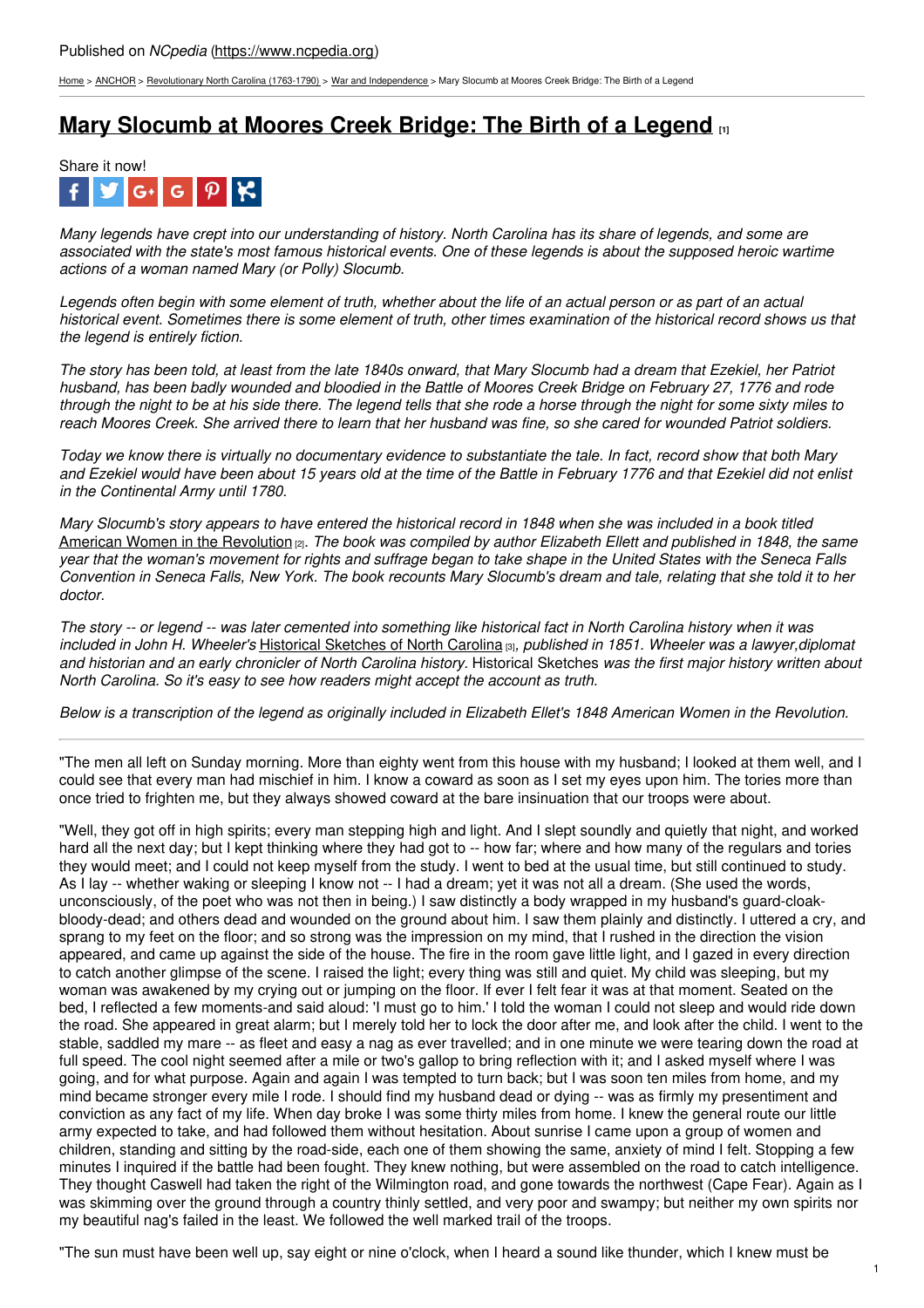cannon. It was the first time I ever heard a cannon. I stopped still; when presently- the cannon thundered again. The battle was then fighting. What a fool! my husband could not be dead last night, and the battle only fighting now! Still, as I am so near, I will go on and see how they come out. So away we went again, faster than ever; and I soon found by the noise of guns that I was near the fight. Again I stopped. I could hear muskets, I could hear rifles, and I could hear shouting. I spoke to my mare and dashed on in the direction of the firing and the shouts, now louder than ever. The blind path I had been following brought me into the Wilmington road leading to Moore's Creek Bridge, a few hundred yards below the bridge. A few yards from the road, under a cluster of trees were lying perhaps twenty men. They were the wounded. I knew the spot; the very trees; and the position of the men I knew as if I had seen it a thousand times. I had seen it all night! I saw all at once; but in an instant my whole soul was centred in one spot; for there, wrapped in his bloody guard cloak, was my husband's body! How I passed the few yards from my saddle to the place I never knew. I remember uncovering his head and seeing a face clothed with gore from a dreadful wound across the temple. I put my hand on the bloody face; 'twas warm; and an unknown voice begged for water. A small camp-kettle was lying near, and a stream of water was close by. I brought it; poured some in his mouth; washed his face; and behold -- it was Frank Cogdell. He soon revived and could speak. I was washing the wound in his head. Said he, 'It is not that; it is that hole in my leg that is killing me.' A puddle of blood was standing on the ground about his feet. I took his knife, cut away his trousers and stocking, and found the blood came from a shot-hole through and through the fleshy part of his leg. I looked about and could see nothing that looked as if it would do for dressing wounds but some heart-leaves. I gathered a handful and bound them tight to the holes; and the bleeding stopped. I then went to the others; and-Doctor! I dressed the wounds of many a brave fellow who did good fighting long after that day! I had not inquired for my husband; but while I was busy Caswell came up. He appeared very much surprised to see me; and was with his hat in hand about to pay some compliment: but I interrupted him by asking—' Where is my husband?'

"'Where he ought to be, madam; in pursuit of the enemy. But pray,' said he, 'how came you here ?'

"'Oh, I thought,' replied I, 'you would need nurses as well as soldiers. See! I have already dressed many of these good fellows; and here is one' -- going to Frank and lifting him up with my arm under his head so that he could drink some more water -- 'would have died before any of you men could have helped him.'

"'I believe you,' said Frank. Just then I looked up, and my husband, as bloody as a butcher, and as muddy as a ditcher, stood before me.

"Why, Mary!" he exclaimed, 'What are you doing there? Hugging Frank Cogdell, the greatest reprobate in the army.'

"I don't care,' I cried.' Frank is a brave fellow, a good soldier, and a true friend to Congress.'

"'True, true! every word of it!' said Caswell. 'You are right, madam I with the lowest possible bow.

"I would not tell my husband what brought me there. I was so happy; and so were all! It was a glorious victory; I came just at the height of the enjoyment. I knew my husband was surprised, but I could see he was not displeased with me. It was night again before our excitement had at all subsided. Many prisoners were brought in, and among them some very obnoxious; but the worst of tories were not taken prisoners. They were, for the most part, left in the woods and swamps wherever they were overtaken. I begged for some of the poor prisoners, and Caswell readily told me none should be hurt but such as had been guilty of murder and house-burning. In the middle of the night I again mounted my mare and started for home. Caswell and my husband wanted me to stay till next morning and they would send a party with me; but no! I wanted to see my child, and I told them they could send no party who could keep up with me. What a happy ride I had back! and with what joy did I embrace my child as he ran to meet me!"

#### **User Tags:**

American [Revolution](https://www.ncpedia.org/category/user-tags/american) [4] [history](https://www.ncpedia.org/category/user-tags/history) [5] Mary [Slocumb](https://www.ncpedia.org/category/user-tags/mary-slocumb) [6] North [Carolina](https://www.ncpedia.org/category/user-tags/north-carolina-6) History [7] [Page](https://www.ncpedia.org/category/user-tags/page) [8] [Students](https://www.ncpedia.org/category/user-tags/students) [9] [Teachers](https://www.ncpedia.org/category/user-tags/teachers) [10] **[women](https://www.ncpedia.org/category/user-tags/women)** [11] Creative Commons [BY-NC-SA](https://www.ncpedia.org/category/user-tags/creative-commons) [12] **From:** LEARN NC North Carolina History: A Digital [Textbook](https://www.ncpedia.org/category/entry-source/learn-nc)[13] **Copyright Date:** 2009 **Places:**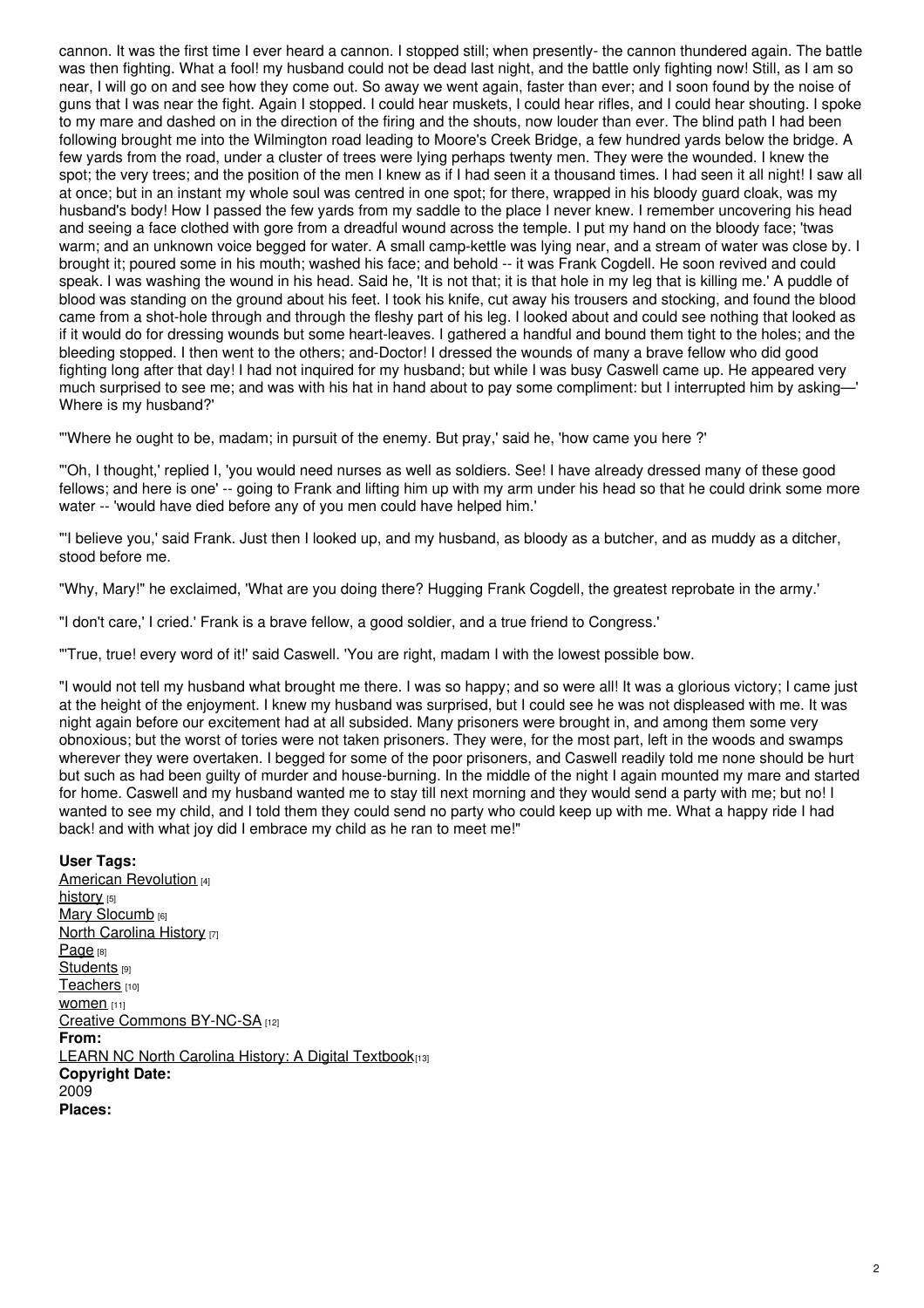

The Mary Slocumb Legend was preserved in popular memory and on the lanscape in a monument at Moores Creek Battlefield in Currie, N.C. <u>Visit this link to learn more about the history of the 1907 [monument](https://docsouth.unc.edu/commland/monument/305/).[14]</u> Site includes primary sources.

## **For Teachers:**

Mary Slocumb Legend: examine the [evidence](https://www.ncmuseumofhistory.org/session-3-supplementary-readings#Mary Slocumb) and decide for yourself<sub>[15]</sub>

### **Primary Sources:**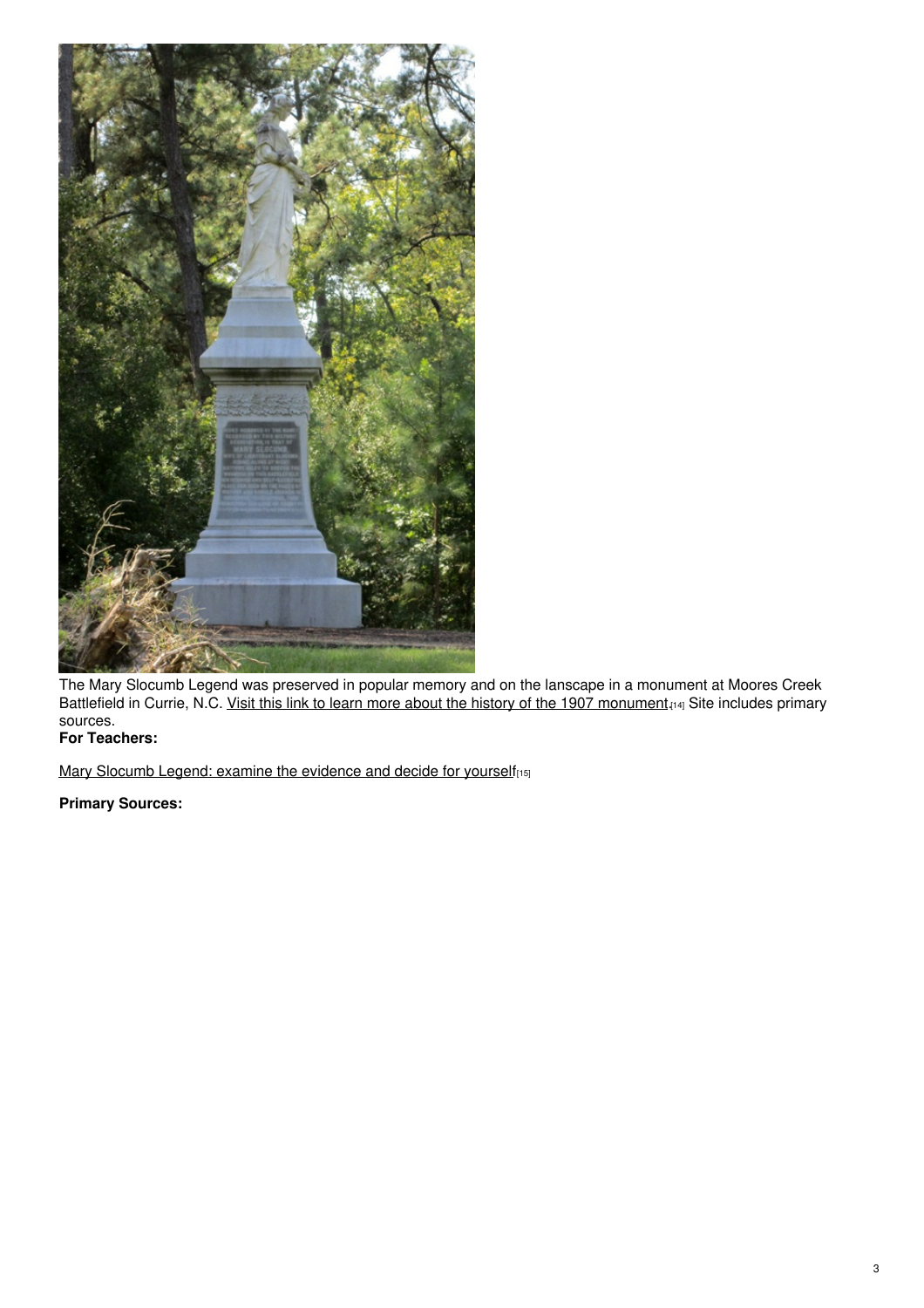

Read the account of Mary Slocumb at the Battle of Moores Creek Bridge in [Elizabeth](https://archive.org/details/womenofamerican00elle/page/n7/mode/2up?view=theater) Ellett's 1848 book [16].